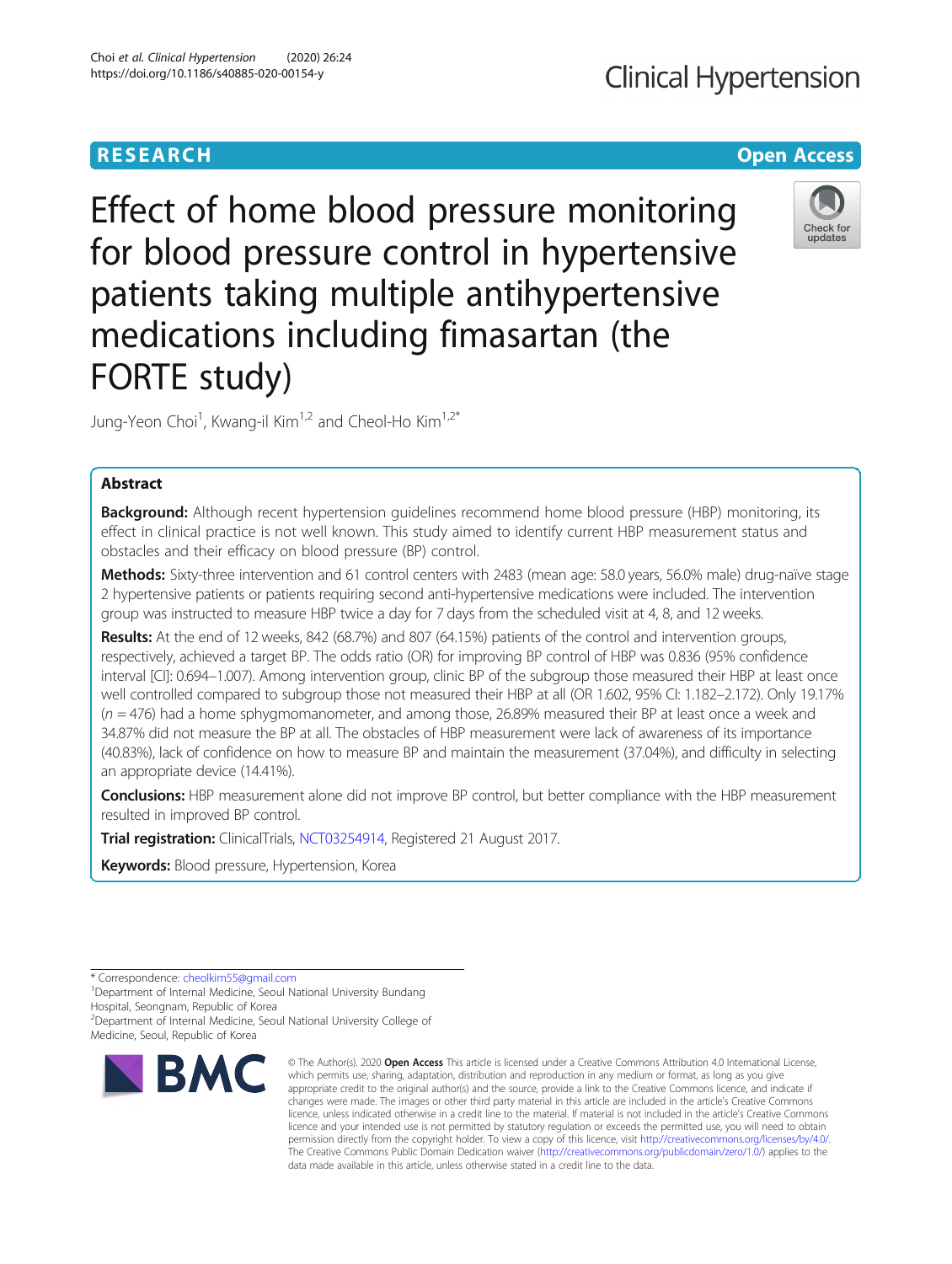### Background

Hypertension is a major risk factor for stroke and premature cardiovascular diseases [\[1](#page-7-0)]. For diagnostic and prognostic evaluation, accurate blood pressure (BP) measurement is important. Given that BP significantly varies depending on the measurement protocol or place, it is recommended that BP be measured using a standard method. BP has traditionally been measured in the clinical setting (clinic BP [CBP]) with the auscultatory method and a mercury sphygmomanometer since it is regarded as the standard instrument. Clinicians became aware of problems of white-coat syndrome and masked hypertension and started referencing not only CBP but also home blood pressure (HBP) or 24-h ambulatory blood pressure (24-h ABP). Previous studies reported that HBP or 24-h ABP is more useful in predicting future stroke or cardiovascular events. Thus, HBP measurement became widely used as it is easy to use, inexpensive, useful in predicting future stroke or cardiovascular events, and accurate when an automated sphygmomanometer is used  $[2-4]$  $[2-4]$  $[2-4]$  $[2-4]$ . Moreover, the act of measuring one's HBP is known to motivate patients to have more interest in managing their hypertension and to positively affect BP control rates by improving compliance with BP-lowering medications [[5](#page-7-0)]. Notwithstanding, it is only recently that HBP has been actively used and accepted as a reference for the management of hypertension in an actual clinical setting [\[6](#page-7-0)].

The Korean guidelines for hypertension treatment have also stated the importance of HBP [\[7\]](#page-7-0). However, according to the latest survey results, it is still not actively recommended that physicians refer to HBP [\[8](#page-7-0)]. Obstacles to the universal use of HBP include the absence of effective educational materials for patients, concerns regarding accuracy, patients' prejudice toward HBP measurement, and a lack of patients' confidence, and there is insufficient study data on hypertensive Korean patients [\[8](#page-7-0), [9](#page-7-0)].

In other countries, the use of HBP is increasing, but it is also recommended to a limited number of patients suspected of having hypertension induced by white-coat syndrome or masked hypertension, or to be used as an alternative when 24-h ABP cannot be measured [[10](#page-7-0)–[14](#page-8-0)]. Meanwhile, the Japanese guideline has actively adopted the use of HBP especially if there is a disparity between HBP and CBP, and large-scale clinical epidemiological studies have been carried out [[15](#page-8-0)–[17](#page-8-0)].

Hypertension is the leading modifiable risk factor for cardiovascular disease and premature death worldwide, accounting for > 20% of all deaths in older adults aged  $\geq$ 70 years, and its prevalence is increasing [\[18](#page-8-0), [19\]](#page-8-0). The importance of BP control can be further emphasized in Korea, since the proportion of older adults has doubled in only 17 years from 7% (an aging society) in 2000 to

14% (an aged society) in 2017, and it is expected to grow up to 20% (a post-aged society) by 2026 [\[20](#page-8-0)]. Particularly, if telemedicine is put in place, it will become mandatory to measure HBP to manage hypertension in patients living in remote or rural areas with inadequate medical infrastructure [[21\]](#page-8-0). However, little is known about the efficacy of HBP measurement and real-world HBP measurement in Korea.

Therefore, this study aimed to compare BP control rates between the intervention (HBP measured) and control (HBP unmeasured) groups at 12 weeks in order to identify the effectiveness of HBP measurement for BP control, and to analyze the BP control rate according to actual HBP measurement compliance. We also performed a survey to identify the current status and obstacles of HBP measurement in Korea and to evaluate the safety and effectiveness of fimasartan."

#### Methods

#### Study sites and patients' inclusion criteria

This work was a multi-center, cluster-randomized, prospective observational study. Randomization was implemented at cluster (study center) level and stratified was performed by the type of center (clinic or hospital). The inclusion criteria were as follows: 1) medical institutions located in the Republic of Korea, 2) sites with facilities (separate consulting rooms, chairs, or beds) where CBP is measured according to the clinical practice guidelines under the supervision of nurses or medical staff, and 3) sites with personnel who can educate participants on how to measure HBP and can contact via text message or calls. The randomization list was produced by a designated statistician using SAS software version 9.2 (SAS Institute, Cary, NC, USA), and information about randomization was opened at cluster level only.

Staff at the study centers asked their patients to voluntarily participate in this study, allocated numbers to those who signed the informed consent, and checked the inclusion and exclusion criteria. The inclusion criteria were as follows: 1) age > 19 years, 2) signed informed consent, and 3) use of at least  $\geq 2$  antihypertensive medications including fimasartan. Detailed inclusion and exclusion criteria are presented in the Additional file [1](#page-7-0). This study protocol was reviewed and approved by the institutional review board (IRB) of Seoul National University Bundang Hospital (IRB number: B-1707/408–304).

From May 12, 2017 to August 162,017, 132 centers were initially planned to be enrolled in this study; of these, 6 centers withdrew their consent to participate, resulting in 126 remaining centers (64 intervention and 62 control sites). One center in both the intervention and control groups was excluded, because they did not enroll any participants. Finally, from August 31, 2017 to August 8, 2018,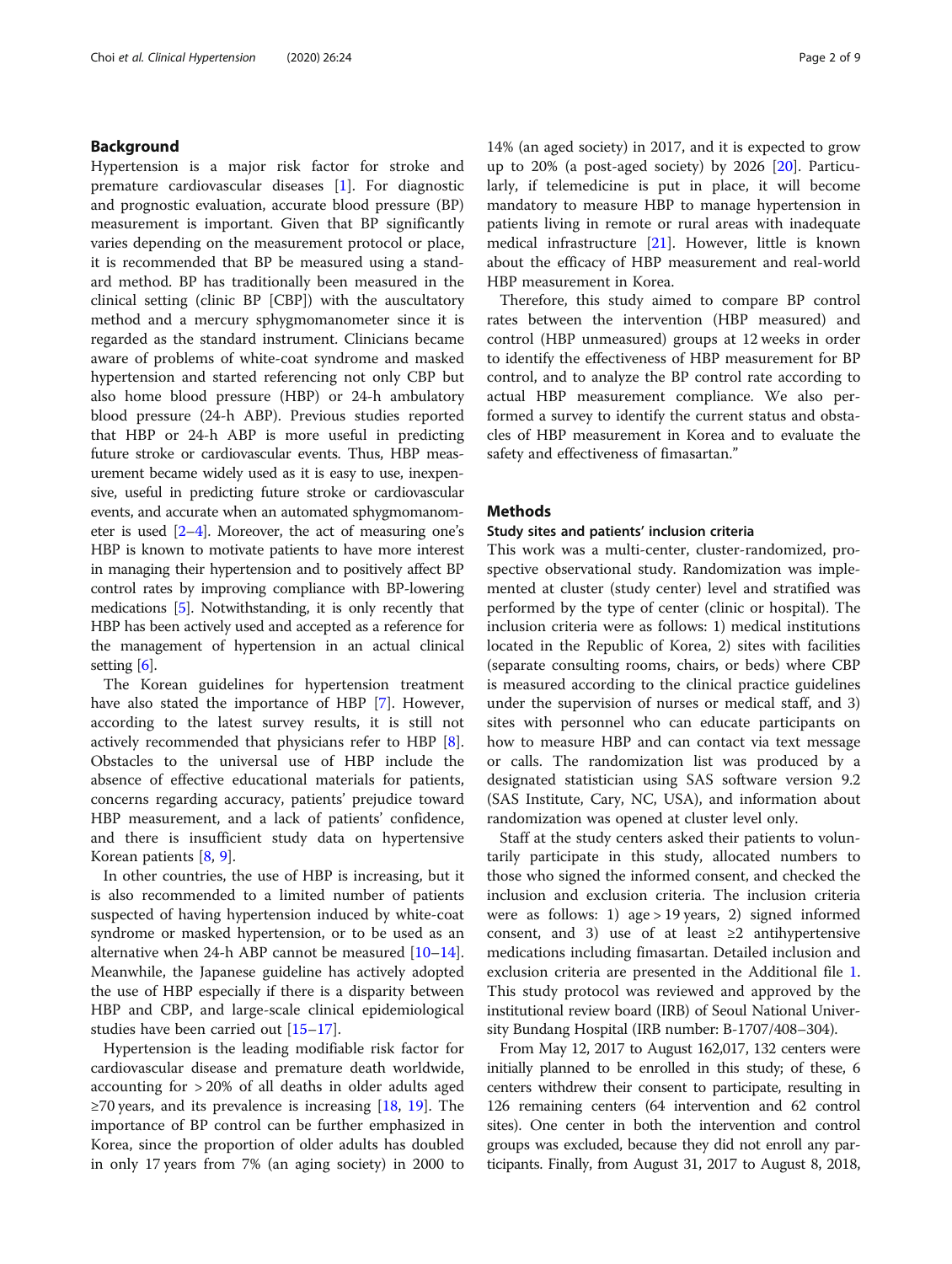1767 and 1787 participants from 63 intervention and 61 control sites were enrolled, respectively.

#### CBP and HBP measurements

The same sphygmomanometers were used, and CBP was measured twice at 2-min intervals in a quiet, separated room after a 5-min rest according to the standard guideline [\[22\]](#page-8-0). The arm with the higher mean systolic pressure after measuring BP in both arms twice at the baseline point was used as the reference arm (if systolic pressures were the same in both arms, the arm with the higher mean diastolic pressure was used); and in subsequent visits, BP and pulse rates measured twice using the reference arm were collected.

In the intervention group, on Visit 1, patients were educated on how to measure HBP and provided educational materials, sphygmomanometer, manual, and BP diary. After Visit 1, participants were reminded through text message or calls (only if text message is unavailable) 8–10 days prior to the study visits. Participants were instructed to measure BP twice a day (twice an hour after waking up and twice before sleeping at 2-min intervals; total of four times) for 7 days from the scheduled visit and to record the BP readings along with pulse rates in the BP diary provided. Detailed measurement time and method are given in the Additional file [2](#page-7-0).

Among the intervention group, to verify the effect of the compliance with the HBP measurement on BP control rate, those who never measured HBP and those who measured HBP at least once were classified subgroups. At enrollment, all participants were surveyed for existence of home sphygmomanometer, experience on HBP measurement, willingness to purchase a sphygmomanometer, and reason for non-purchase to identify the current status of HBP measurement in Korea.

#### **Outcomes**

For the primary outcome, achievement of the target BP at 12 weeks was analyzed between the intervention and control groups. For the secondary outcome, achievement of the target BP at 12 weeks in the between the subgroups according to compliance was analyzed to determine whether the compliance with HBP affects the control of hypertension. Additionally, the current status of HBP in Korea was investigated with a structured survey.

For the safety analysis, we collected data for the incidence and characteristics of antihypertensive agentassociated adverse drug reactions (ADRs), serious adverse events, and serious adverse drug reactions (SADRs) and abnormal laboratory findings. Recruited patients were followed up three times at 4-week intervals for 12 weeks, and safety data were collected every time they visited the site. Detailed data collection schedule and items are presented in Additional file [3](#page-7-0).

#### Target BP and treatment

According to the Korean guidelines issued to primary healthcare institutions, basic target BP was < 140/90 mmHg based on CBP, but different standards were applied in people aged ≥80 years  $\left($  < 150/90 mmHg), diabetic patients (< 140/85 mmHg), and patients with chronic kidney disease as indicated by proteinuria (urine albumin level  $\geq$  30 mg/d or  $\geq$  30 mg/g [albuminuria], urine protein level  $\geq 150$  mg/d or  $\geq 150$  mg/g [proteinuria]) (< 130/80 mmHg) [\[23](#page-8-0)].

Fimasartan administration was determined based on clinical need, and patients requiring  $\geq 2$  antihypertensive agents, including fimasartan, were enrolled. The choice of other antihypertensive agents and their doses were adjusted to reach the target BP while monitoring participants' BP in accordance with the guidelines for clinical practice. Use of other agents/treatments necessary to treat diseases other than hypertension was not restricted, and drugs/treatments judged clinically required were all permitted. However, the following drugs were prohibited according to the precautions for use of fimasartan: 1) renin inhibitor (aliskiren) in patients with hypertension or moderate-to-severe renal disorders and 2) angiotensinconverting enzyme inhibitor in patients with diabetic nephropathy.

#### Statistical analysis

Efficacy analysis was performed on participants who met the inclusion/exclusion criteria and had BP data on the enrollment and any post-enrollment point. The last observation carried forward method was used to impute missing BP data. Safety analysis was performed on all participants who took fimasartan at least once and provided safety follow-up information. Descriptive statistics are provided throughout, including mean and standard deviation for continuous variables and frequency and percentages for categorical variables. The difference in achievement of target BP at 4, 8, and 12 weeks between the control and intervention groups were assessed using the Cochran-Mantel-Haenzel test, and the level of hospital (clinic/hospital) was considered as a stratification factor. To compare the continuous variables, the chisquare test and Fisher exact test were used after the normality test with the Shapiro-Wilk test. The Wilcoxon rank sum test, independent t-test, Mann-Whitney U test, or logistic regression were also used to identify the confounding factors that may impact BP control. Sex, age, target organ damage, baseline BP, family history, metabolic status, existence of a home sphygmomanometer at baseline, and other potential confounding factors were analyzed together as confounding variables to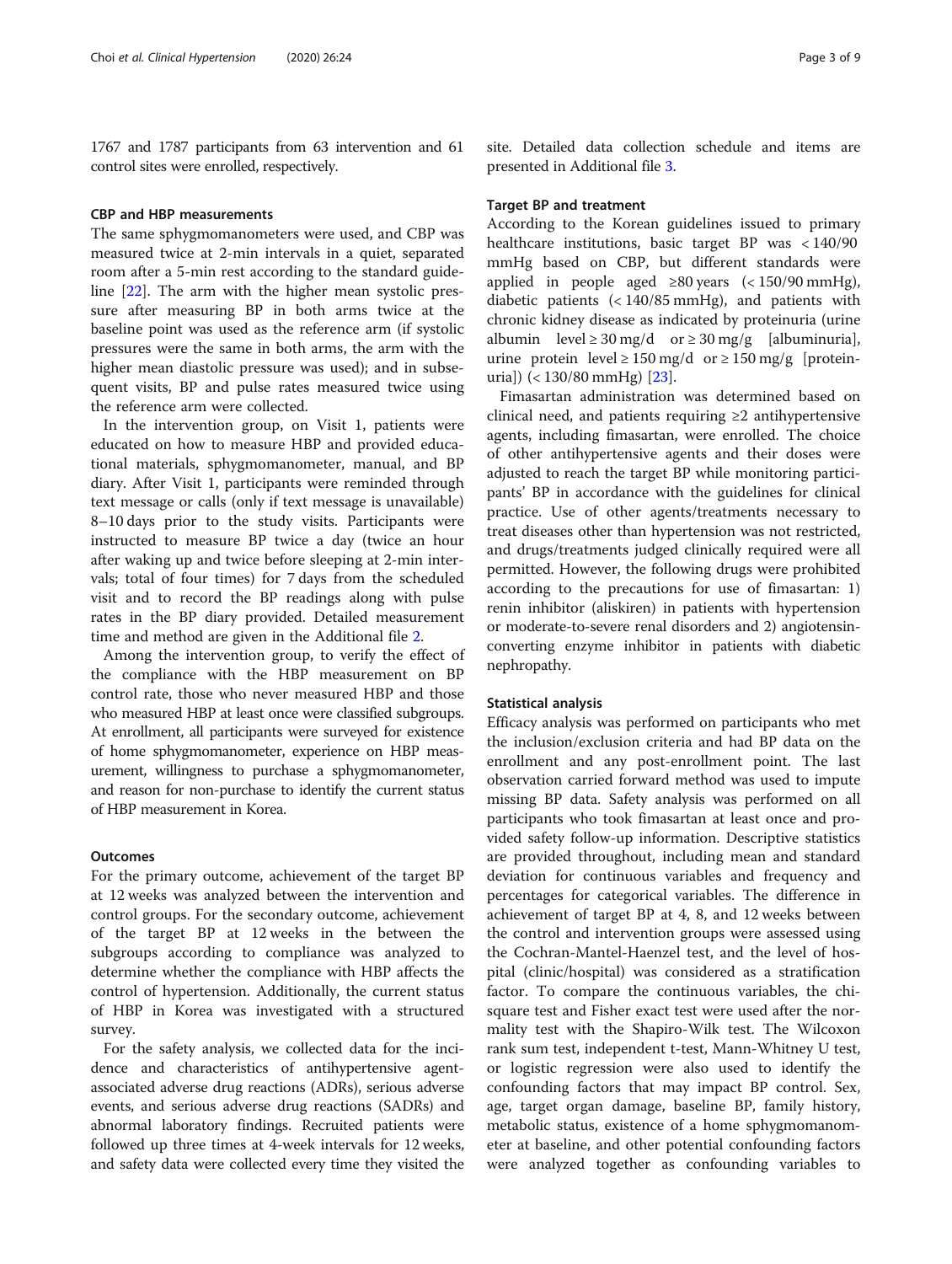statistically analyze the intervention effect. All statistical analyses were performed using SAS software version 9.4 (SAS Institute, Cary, NC, USA), and  $p < 0.05$  was considered significant with two-tailed analysis. All data from the participants were de-identified and analyzed anonymously.

#### Results

#### Patients' characteristics

The percentages of participants who completed the 12 week follow-up were 83.6% (1478/1767) and 88.3% (1577/1787) for the intervention and control groups, respectively. The most common reason for withdrawal was lost to follow-up in both groups (53.31%). The numbers of participants included in the safety analysis group were 1629 (92.2%) and 1688 (94.5%) in the intervention and control groups, respectively. The numbers of patients included in the efficacy analysis group were 1258 (71.2%) and 1225 (68.6%) for the intervention and control groups, respectively (Fig. 1).

Patients' baseline characteristics, including age, sex, and body mass index, were statistically different between the intervention and control groups. Additionally, for the confounding factors that could influence the severity of patients at baseline, the cardiovascular risk factor was more prevalent in the control group than in the intervention group, and target organ damage was more prevalent in the intervention group than in the control group. The control group tended to use more combinations of antihypertensive medications than the intervention group (Table [1](#page-4-0)).

#### Effect of the HBP measurement

During the 12-week study period, 530 (55.91%), 686 (61.91%), and 842 (68.73%) patients in the control group and 534 (51.15%), 686 (57.74%), and 807 (64.15%) patients in the intervention group patients achieved the target BP at 4, 8, and 12 weeks, respectively ( $p = 0.0386$ , 0.0544, and 0.0164, respectively). Although there was a significant difference in the control rate of target BP between the groups, systolic and diastolic BP did not differ for 12 weeks (Fig. [2\)](#page-5-0).

In order to determine the effectiveness of the introduction of and encouraging HBP measurement for BP control, we used multiple logistic regression models to determine the adjusted effect. After adjusting the potential cofounding factors, which could affect BP control and basic demographic characteristics, the results showed that the HBP measurement did not affect BP control (Table [2](#page-5-0)).

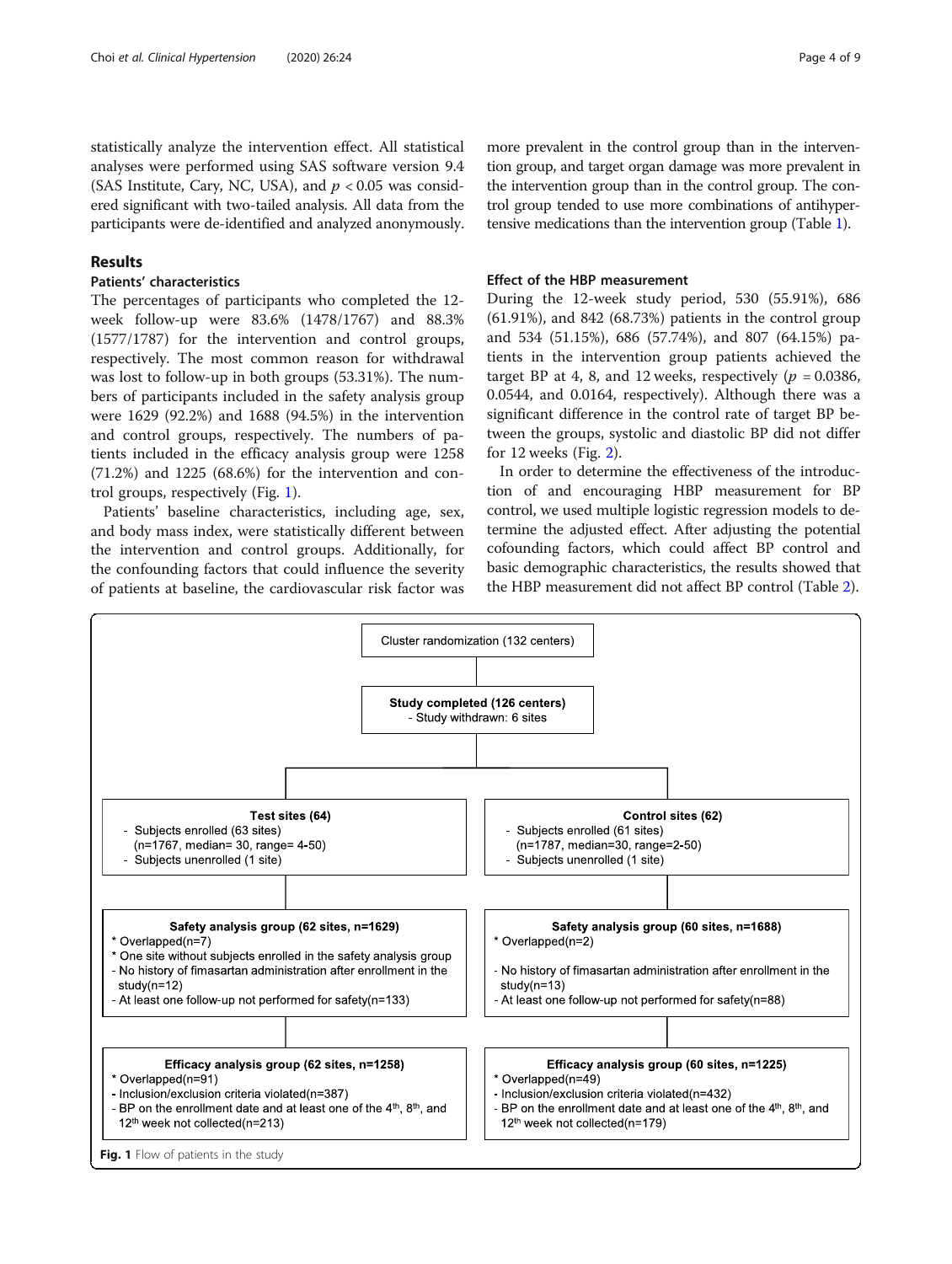<span id="page-4-0"></span>

|  |  | <b>Table 1</b> Comparison of the Baseline Demographic and Confounding Characteristics Between the Groups |  |
|--|--|----------------------------------------------------------------------------------------------------------|--|
|  |  |                                                                                                          |  |

|                                                       | Control ( $n = 1225$ ) | Intervention ( $n = 1258$ ) | P Values             |
|-------------------------------------------------------|------------------------|-----------------------------|----------------------|
| Age (year)                                            | 58.85 (12.82)          | 57.26 (12.43)               | 0.001 $W$            |
| Sex (male/female)                                     | 724/501                | 666/592                     | 0.002                |
| Body mass index ( $kg/m2$ )                           | 25.39(3.6)             | 25.74(3.7)                  | $0.037^{W}$          |
| Baseline SBP (mmHg)                                   | 161.2 (14.57)          | 159.1 (15.16)               | $<$ 0.001 $^{\rm W}$ |
| Baseline DBP (mmHg)                                   | 97.4 (11.4)            | 97.7 (11.8)                 | 0.345 W              |
| Antihypertensive medication (single/combination)      | 94/1131                | 203/1055                    | $<$ 0.001 $\leq$     |
| Target organ damage <sup>a</sup>                      | 122 (10.0%)            | 228 (18.7%)                 | $<$ 0.001 $\degree$  |
| Cardiovascular risk factor                            | 1120 (91.4%)           | 1112 (88.4%)                | $0.012^C$            |
| Age (men ≥55 years, women ≥65 years)                  | 641 (52.3%)            | 566 (45.0%)                 | $<$ 0.001 $\leq$     |
| Male sex                                              | 724 (59.1%)            | 666 (52.9%)                 | $<$ 0.001 $\degree$  |
| Smoking                                               | 249 (20.3%)            | 252 (20.0%)                 | $0.855^C$            |
| Dyslipidemiab                                         | 150 (12.2%)            | 220 (17.5%)                 | $<$ 0.001 $\leq$     |
| FBS ≥100 mg/dL                                        | 149 (12.2%)            | 201 (16.0%)                 | $0.006^C$            |
| BMI $\geq$ 25 kg/m <sup>2</sup>                       | 574 (50.0%)            | 693 (55.1%)                 | $0.133^C$            |
| Central obesity (men ≥90 cm, women ≥80 cm)            | 256 (20.9%)            | 326 (25.9%)                 | 0.003 <sup>C</sup>   |
| Family history (men $<$ 55 years, women $<$ 65 years) | 60 (4.9%)              | 29 (2.3%)                   | $<$ 0.001 $\degree$  |

Data are presented as mean (standard deviation) or number (%)

SBP systolic blood pressure, DBP diastolic blood pressure, FBS fasting blood glucose, BMI body mass index, eGFR estimated glomerular filtration rate, LDL-C lowdensity lipoprotein cholesterol, HDL-C high-density lipoprotein cholesterol

C: chi-square test

W: Wilcoxon rank sum test

<sup>a</sup>Target organ damage was defined as a composite of 1) stroke, transient ischemic attack, or vascular dementia; 2) left ventricular hypertrophy, angina, myocardial infarction, or heart failure; 3) albuminuria (albumin level > 30 mg/g) or chronic kidney disease (eGFR < 60 mL/min/1.73 m2 ); 4) peripheral vascular disease (anklebrachial index < 0.9), pulse wave velocity > 10 m/sec, intimal thickness of the carotid artery > 1.0 mm, or large artery disease; and 5) stage 3 or 4 hypertensive retinopathy

<sup>b</sup>Dyslipidemia was defined as total cholesterol level ≥ 230 mg/dL, LDL-C level ≥ 150 mg/dL, HDL-C level < 40 mg/dL, or triglyceride level ≥ 200 mg/dL

#### Effect of compliance with the HBP measurement

Among 1258 patients in the intervention group who were introduced, educated, and encouraged to measure HBP, the effect of the compliance on BP control was analyzed. After adjusting for potential confounding factors and demographic variables, the BP of participants who actually measured HBP at least once tended to be well controlled statistically (Table [3](#page-6-0)).

#### Current status of HBP in Korea

The number of participants with sphygmomanometers in their home was significantly higher in the intervention group than in the control group (302 [24.01%] vs. 174  $[14.22\%]$ ,  $p < 0.001$ ).

Among the 476 participants who had sphygmomanometers in their home, the number of participants who never measured BP at home was 166 (34.87%). Only 128 (26.89%) participants measured BP at least once a week for  $>$  4 weeks. Among the patients ( $n = 128$ ) who regularly measured BP, HBP was measured at a median of four times a week (minimum 1 to maximum 30).

Among the 2006 participants who have no sphygmomanometers in their home, 1563 (77.92%) participants responded that they do not consider purchasing home

sphygmomanometers. In response to the question of "Why you did not buy a sphygmomanometer for your home?", approximately 40.83% of patients did not think the HBP measurement was needed, and a similar percentage (37.04%) of participants were skeptical about their measurement capability or willingness to perform HBP measurements. Approximately 14.41% participants responded that they had difficulty in selecting a good model of sphygmomanometers, and only 7.63% of the participants did not purchase the device because of the price burden.

#### Safety profile of fimasartan

Among the safety analysis group,  $1.6\%$  ( $n = 43:32$  [1.96%] and 21 [1.24%] patients; 49 and 27 cases in the intervention and control group, respectively) experienced ADRs. The incidences of the most common ADRs, such as dizziness and headache, were 0.72 and 0.24%, respectively. The incidence of other ADRs, such as dyspepsia, flushing, asthenia, and orthostatic hypotension, was very rare, with a incidence of 0.09–0.12%. Among the ADRs, 86.84% (66/ 76 cases) were mild and 13.16% (10/76 cases) were moderate, and no SADRs occurred.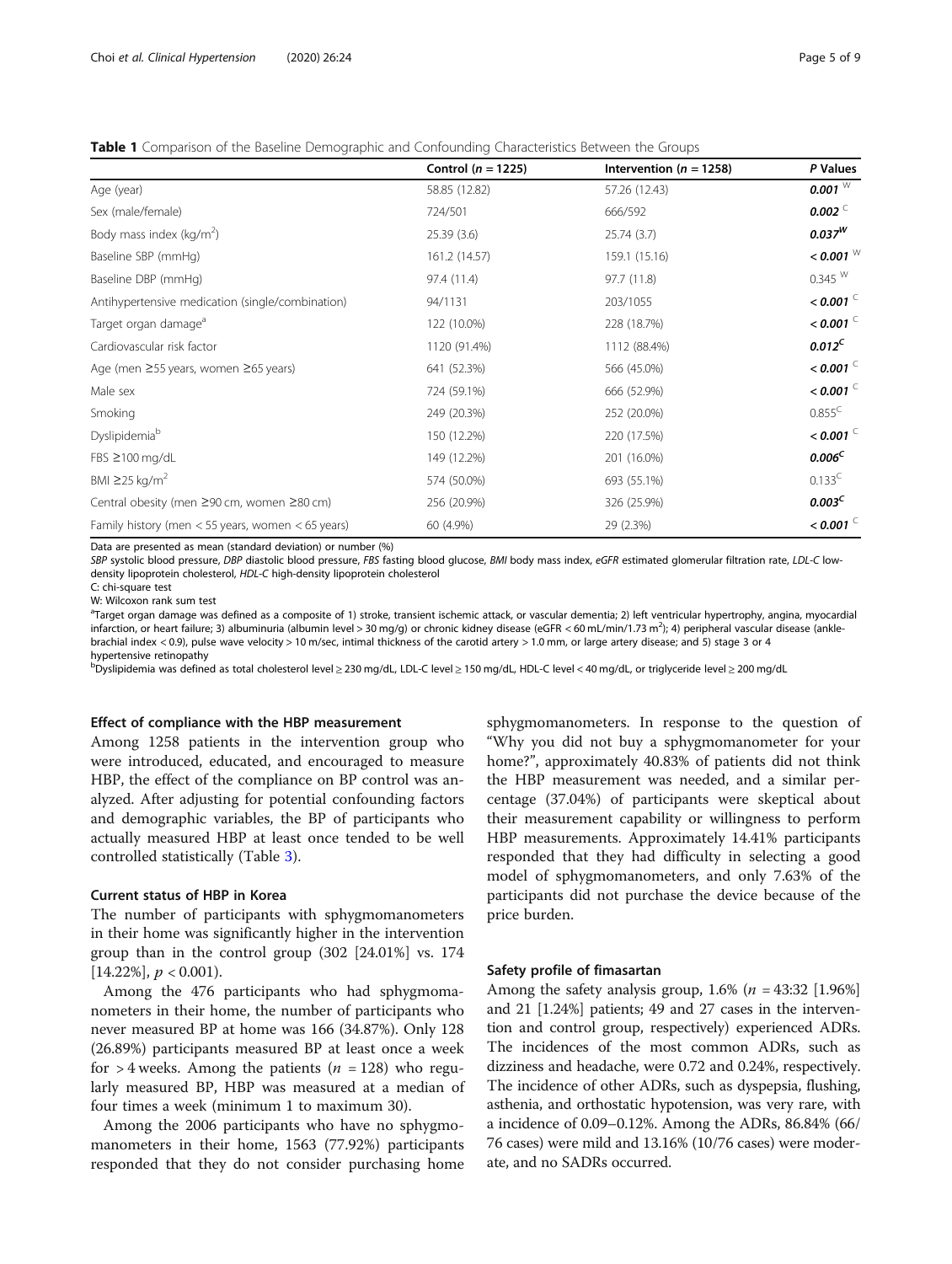<span id="page-5-0"></span>

pressure; DBP, diastolic blood pressure

|                                                                                    | Odds ratio            |                | P-value |
|------------------------------------------------------------------------------------|-----------------------|----------------|---------|
|                                                                                    | <b>Point Estimate</b> | 95% CI         |         |
| Age (years)                                                                        | 1.013                 | (1.005, 1.022) | 0.0022  |
| Sex                                                                                | 0.772                 | (0.632, 0.943) | 0.0111  |
| Target organ damage <sup>a</sup>                                                   | 0.870                 | (0.668, 1.133) | 0.3005  |
| Home sphygmomanometers at baseline                                                 | 0.959                 | (0.759, 1.212) | 0.7262  |
| Baseline SBP                                                                       | 0.990                 | (0.983, 0.997) | 0.0066  |
| Baseline DBP                                                                       | 0.991                 | (0.981, 1.001) | 0.0845  |
| Dyslipidemia <sup>b</sup>                                                          | 0.968                 | (0.749, 1.252) | 0.8046  |
| $FBS \ge 100$ mg/dL                                                                | 0.715                 | (0.550, 0.929) | 0.0121  |
| Central obesity (men ≥90 cm, women ≥80 cm)                                         | 1.237                 | (0.993, 1.542) | 0.0578  |
| Family history of cardiovascular disease<br>(men $<$ 55 years, women $<$ 65 years) | 1.436                 | (0.875, 2.357) | 0.1519  |
| Intervention vs. control                                                           | 0.836                 | (0.694, 1.007) | 0.0586  |

SBP systolic blood pressure, DBP diastolic blood pressure, FBS fasting blood glucose, BMI body mass index, eGFR estimated glomerular filtration rate, LDL-C lowdensity lipoprotein cholesterol, HDL-C high-density lipoprotein cholesterol

<sup>a</sup>Target organ damage was defined as a composite of 1) stroke, transient ischemic attack, or vascular dementia; 2) left ventricular hypertrophy, angina, myocardial infarction, or heart failure; 3) albuminuria (albumin level > 30 mg/g) or chronic kidney disease (eGFR < 60 mL/min/1.73 m2 ); 4) peripheral vascular disease (anklebrachial index < 0.9), pulse wave velocity > 10 m/sec, intimal thickness of the carotid artery > 1.0 mm, or large artery disease; and 5) stage 3 or 4 hypertensive retinopathy

<sup>b</sup>Dyslipidemia was defined as total cholesterol level ≥ 230 mg/dL, LDL-C level ≥ 150 mg/dL, HDL-C level < 40 mg/dL, or triglyceride ≥200 mg/dL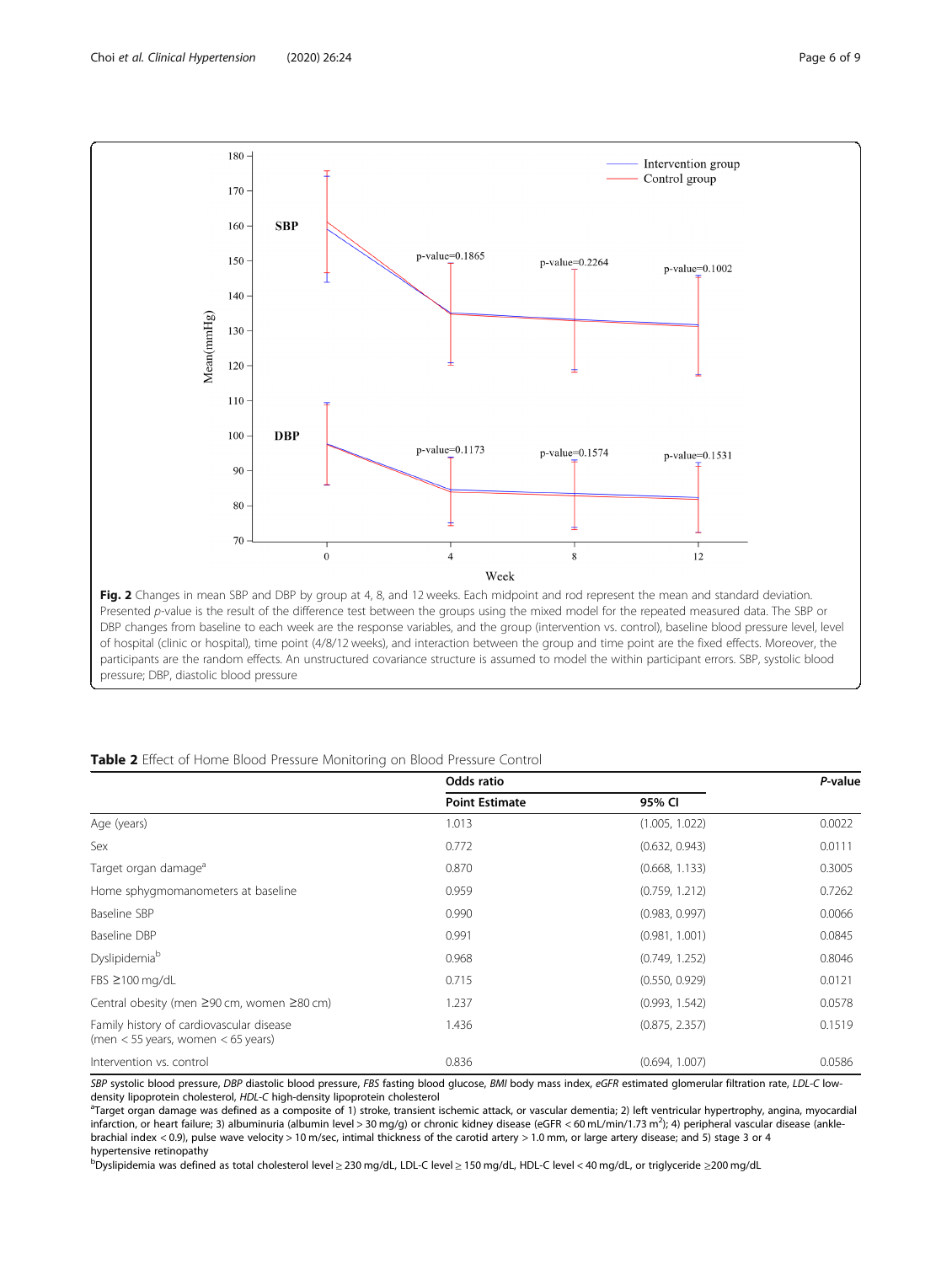|                                                                                    | <b>Odds Ratio</b>     |                |         |
|------------------------------------------------------------------------------------|-----------------------|----------------|---------|
|                                                                                    | <b>Point Estimate</b> | 95% CI         | P-value |
| Age                                                                                | 1.009                 | (0.997, 1.021) | 0.1237  |
| Sex                                                                                | 0.816                 | (0.616, 1.080) | 0.1546  |
| Target organ damage <sup>a</sup>                                                   | 0.792                 | (0.568, 1.104) | 0.1691  |
| Home sphygmomanometers at baseline                                                 | 0.900                 | (0.665, 1.217) | 0.4923  |
| Baseline SBP                                                                       | 0.998                 | (0.988, 1.008) | 0.6615  |
| Baseline DBP                                                                       | 0.986                 | (0.972, 1.000) | 0.0519  |
| Dyslipidemiab                                                                      | 0.804                 | (0.571, 1.131) | 0.2105  |
| FBS ≥100 mg/dL                                                                     | 0.601                 | (0.421, 0.857) | 0.0050  |
| Central obesity (men ≥90 cm, women ≥80 cm)                                         | 1.460                 | (1.070, 1.992) | 0.0171  |
| Family history of cardiovascular disease<br>(men $<$ 55 years, women $<$ 65 years) | 1.429                 | (0.584, 3.495) | 0.4342  |
| Compliance with HBP (0% vs. over 0%)                                               | 1.602                 | (1.182, 2.172) | 0.0024  |

#### <span id="page-6-0"></span>Table 3 Compliance with Home Blood Pressure Monitoring and Blood Pressure Control

SBP systolic blood pressure, DBP diastolic blood pressure, FBS fasting blood glucose, BMI body mass index, eGFR estimated glomerular filtration rate, LDL-C low density lipoprotein cholesterol, HDL-C high-density lipoprotein cholesterol

<sup>a</sup>Target organ damage was defined as a composite of 1) stroke, transient ischemic attack, or vascular dementia; 2) left ventricular hypertrophy, angina, myocardiac infarction, or heart failure; 3) albuminuria (albumin level > 30 mg/g) or chronic kidney disease (eGFR < 60 mL/min/1.73 m2 ); 4) peripheral vascular disease (anklebrachial index < 0.9), pulse wave velocity > 10 m/sec, intimal thickness of the carotid artery > 1.0 mm or large artery disease; and 5) stage 3 or 4 hypertensive retinopathy

<sup>b</sup>Dyslipidemia was defined as total cholesterol level ≥ 230 mg/dL, LDL-C level ≥ 150 mg/dL, HDL-C level < 40 mg/dL, or triglyceride ≥200 mg/dL

#### **Discussion**

This study is the first to investigate the current status of HBP measurement and to comprehensively examine the effect of HBP measurement on BP control. We first established that subgroup that measured HBP at least once subgroup had positive effect on BP control compared to subgroup that has not measured HBP at all. However, the efficacy of introducing HBP measurements could not be proved through this study. Additionally, this study presented the various obstacles to HBP measurement among Korean patients. Further, in this study, fimasartan showed results for BP reduction efficacy and safety in hypertensive Korean patients similar to the findings of previous studies [[24,](#page-8-0) [25\]](#page-8-0).

According to prior literature, HBP is a more accurate prognostic indicator than conventional CBP, because of the greater number of measurements and the minimization of the white-coat effect [\[26\]](#page-8-0). Thus, HBP measurement could be incorporated into patient care and could be recommended in near future. Several meta-analysis studies have shown that, compared with usual care, the use of HBP measurement is associated with significant reduction in systolic and diastolic BP, as well as reduction in antihypertensive medication and therapeutic inertia, defined as unchanged medication despite elevated CBP [\[5,](#page-7-0) [27](#page-8-0)–[29](#page-8-0)]. Although most studies have focused on the White population, this study has a value, as it validated the effect of HBP measurement on BP control in an Asian population, especially Koreans.

HBP measurement is known to be useful for promoting medication adherence, compliance, and lifestyle changes, helps make patients become more aware of their chronic condition, determines the efficacy of antihypertensive ther-apy, and supports appropriate adjustments [\[30](#page-8-0)]. However, in a previous meta-analysis, proactive additional support (counselling, education, behavioral management, medication management with decision, adherence contracts, and so on) to improve efficacy of HBP was proposed [[31](#page-8-0)]. In our study, during the intervention process of this study, liberal HBP measurement could not improve BP control.

Our study has several limitations. First, although the study was conducted in patients with stage 2 hypertension or patients requiring  $\geq 2$  combination therapies, the CBP target was attained at 12 weeks by 64.15% and 68.73% of the patients in the intervention and control groups, respectively. Given that this is already a high CBP control attainment rate, HBP measurements may not have shown an additive effect. Second, HBP may not be effective for improving BP control rate due to the participants' low compliance. Follow-up on HBP compliance could not be provided. Among the 1258 participants, 455 (36.2%), 572 (45.5%), and 659 (52.4%) did not measure HBP during the 4-, 8-, and 12-week follow-up, respectively. Compared to compliance in previous studies on HBP compliance and BP control (91.0% measured their BP at least > 12 times per week), the compliance in this study is much lower [[32\]](#page-8-0). Third, we did not plan to survey positive effects of HBP other than BP control, such as improving medication adherence or awareness in patients or medication titration by physicians. Although HBP could not improve the BP control rate, measuring HBP may have been helpful for patients and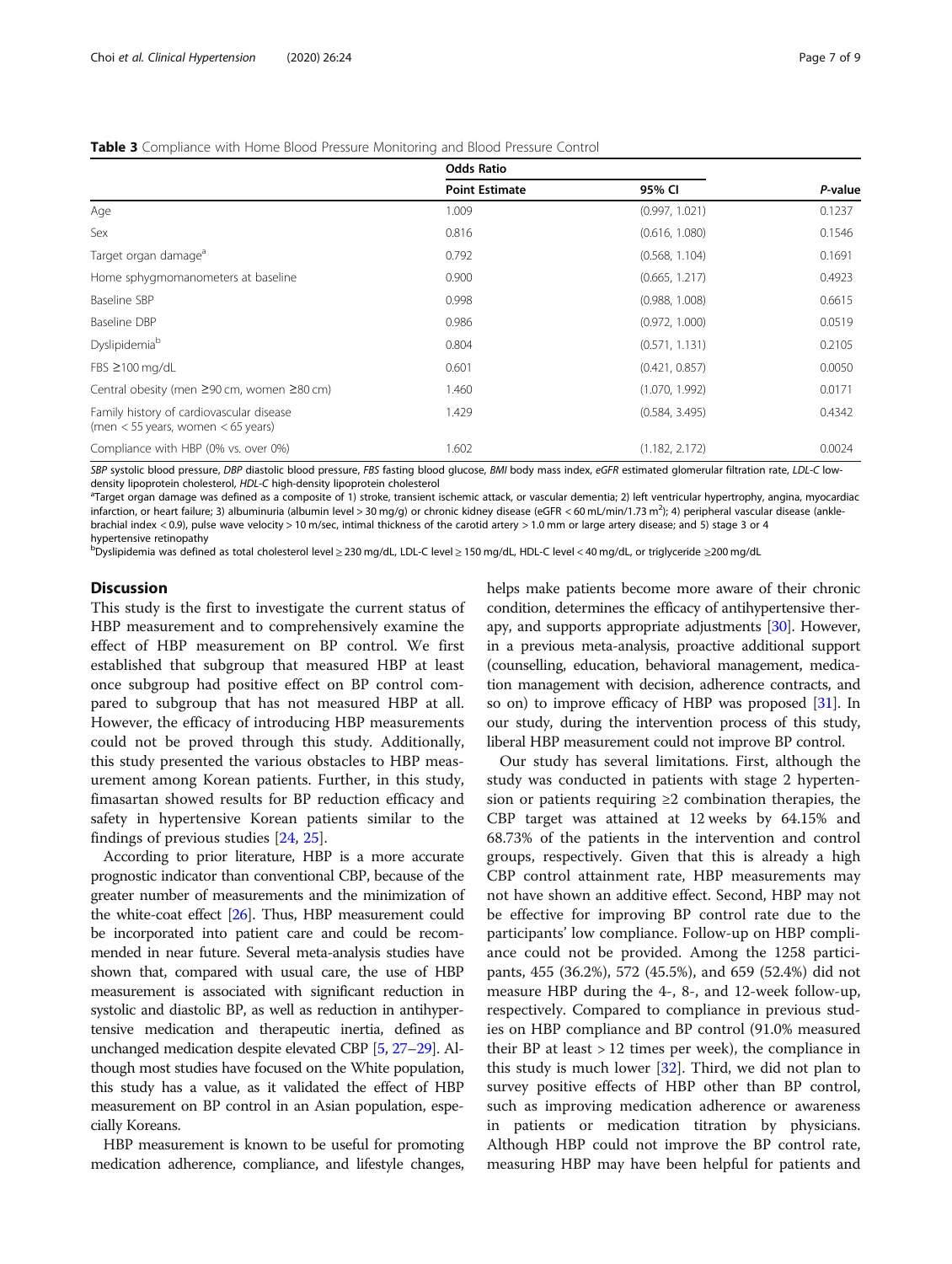<span id="page-7-0"></span>physicians to manage hypertension in the long term. Fourth, because this study performed cluster randomization and the recruitment of patients was not stratified by their confounding variables for group assignment, there were statistically significant differences in various characteristics between the groups. Although demographic factors and potential confounders were statistically adjusted, un-collectable confounders may have influenced the results.

In the current HBP status in Korea, only 19.17% ( $n =$ 476) of the participants were found to have a home sphygmomanometer; of these, only one-third of these patients measured their BP at least once a week, whereas the other one-third did not measure at all. Besides, among the intervention group, the subgroup that measured HBP at least once compliance subgroup had better BP control than subgroup that has not measured HBP at all (66.36% vs. 56.95%,  $p = 0.003$ ), indicating that actual compliance with HBP measurements, rather than only introducing HBP, may affect BP control. Therefore, for proper chronic disease management and control, repeatedly encouraging and educating the patients is essential to emphasize its' importance. To improve HBP measurement and treatment compliance, tele-transmission of BP using a home sphygmomanometer could be utilized, and further studies need to be conducted [[33\]](#page-8-0).

#### Conclusions

The HBP measurement did not improve BP control, but better compliance with the HBP measurement improved the BP control rate. Moreover, fimasartan has favorable safety and effectiveness profiles in stage 2 hypertensive Korean patients or hypertensive patients who requiring 2 and more antihypertensive agents, including fimasartan.

#### Supplementary information

Supplementary information accompanies this paper at [https://doi.org/10.](https://doi.org/10.1186/s40885-020-00154-y) [1186/s40885-020-00154-y](https://doi.org/10.1186/s40885-020-00154-y).

Additional file 1. Inclusion and Exclusion Criteria of the Included Patients. Detailed inclusion and exclusion criteria are descripted.

Additional file 2. Home Blood Pressure (BP) Measurement Timing and Preparations. Detailed timing, preparations and method to measure home blood pressure are descripted.

Additional file 3. Data Collection Schedule During the Study Period. Description of data: Detailed data collection schedule and contents during the study period are descripted.

#### Abbreviations

BP: Blood pressure; CBP: Clinic blood pressure; HBP: Home blood pressure; 24-h ABP: 24-h ambulatory blood pressure; ADR: Adverse drug reactions; SADR: Serious adverse drug reaction; IRB: Institutional review board

#### Acknowledgements

The study was conducted and written by the authors. Independent external monitoring groups (PPC Korea Co., LTD) were involved in the collection and analysis of data. We also thank the investigators from the 125 participating institution, and Dr. HyungJin Jung and CRM MyungSook Hong of Boryung who assisted us in planning and carrying out this study.

#### Authors' contributions

J Choi drafted the manuscript; K Kim revised the manuscript; C Kim proposed project and revised manuscript; The author(s) read and approved the final manuscript.

#### Funding

The study was funded by Boryung Pharmaceutical Co., Ltd. [\(http://www.](http://www.boryung.co.kr/eng/index.do) [boryung.co.kr/eng/index.do\)](http://www.boryung.co.kr/eng/index.do). The company was involved in all stages of the study conduct and design. Boryung also took responsibility for all costs associated with the development and publishing of the manuscript.

#### Availability of data and materials

The datasets are not publicly available but are available from the corresponding author upon reasonable request.

#### Ethics approval and consent to participate

This study protocol was reviewed and approved by Seoul National University Bundang Hospital the institutional review board (IRB No. B-1707/408–304). Informed consent was obtained from the patients.

#### Consent for publication

Not applicable.

#### Competing interests

The authors declare that they have no competing interests.

#### Received: 28 May 2020 Accepted: 14 September 2020 Published online: 15 December 2020

#### References

- 1. GBD 2017 Risk Factor Collaborators. Global, regional, and national comparative risk assessment of 84 behavioural, environmental and occupational, and metabolic risks or clusters of risks for 195 countries and territories, 1990–2017: a systematic analysis for the Global Burden of Disease Study 2017. Lancet. 2019;392:e44.
- 2. Fagard RH, Van Den Broeke C, De Cort P. Prognostic significance of blood pressure measured in the office, at home and during ambulatory monitoring in older patients in general practice. J Hum Hypertens. 2005;19:801–7.
- 3. Niiranen TJ, Hanninen MR, Johansson J, Reunanen A, Jula AM. Homemeasured blood pressure is a stronger predictor of cardiovascular risk than office blood pressure: the Finn-home study. Hypertension. 2010;55:1346–51.
- 4. Asayama K, Thijs L, Brguljan-Hitij J, Niiranen TJ, Hozawa A, Boggia J, et al. Risk stratification by self-measured home blood pressure across categories of conventional blood pressure: a participant-level meta-analysis. PLoS Med. 2014;11:e1001591.
- 5. Agarwal R, Bills JE, Hecht TJW, Light RP. Role of home blood pressure monitoring in overcoming therapeutic inertia and improving hypertension control: a systematic review and meta-analysis. Hypertension. 2011;57:29–38.
- 6. Pickering TG, Miller NH, Ogedegbe G, Krakoff LR, Artinian NT, Goff D. Call to action on use and reimbursement for home blood pressure monitoring: a joint scientific statement from the American Heart Association, American Society of Hypertension, and preventive cardiovascular nurses association. J Cardiovasc Nurs. 2008;23:299–323.
- 7. Shin J, Park JB, Kim KI, Kim JH, Yang DH, Pyun WB, et al. 2013 Korean Society of Hypertension guidelines for the management of hypertension: part I-epidemiology and diagnosis of hypertension. Clin Hypertens. 2015;21:1.
- 8. Park S, Lee J, Shin J, Kim C. Korean physician perceptions of home blood pressure monitoring (HBPM) for hypertension patients. J Hypertens. 2016;34:e530–1.
- 9. Rahman ARA, Wang JG, Kwong GMY, Morales DD, Sritara P, Sukmawan R, all members of the Asian cardiovascular expert forum committee. Perception of hypertension management by patients and doctors in Asia: potential to improve blood pressure control. Asia Pac Fam Med. 2015;14:2.
- 10. National Institute for Health and Care Excellence. Hypertension in adults: diagnosis and management. 2019. [https://www.nice.org.uk/guidance/](https://www.nice.org.uk/guidance/ng136/resources/hypertension-in-adults-diagnosis-and-management-pdf-66141722710213)